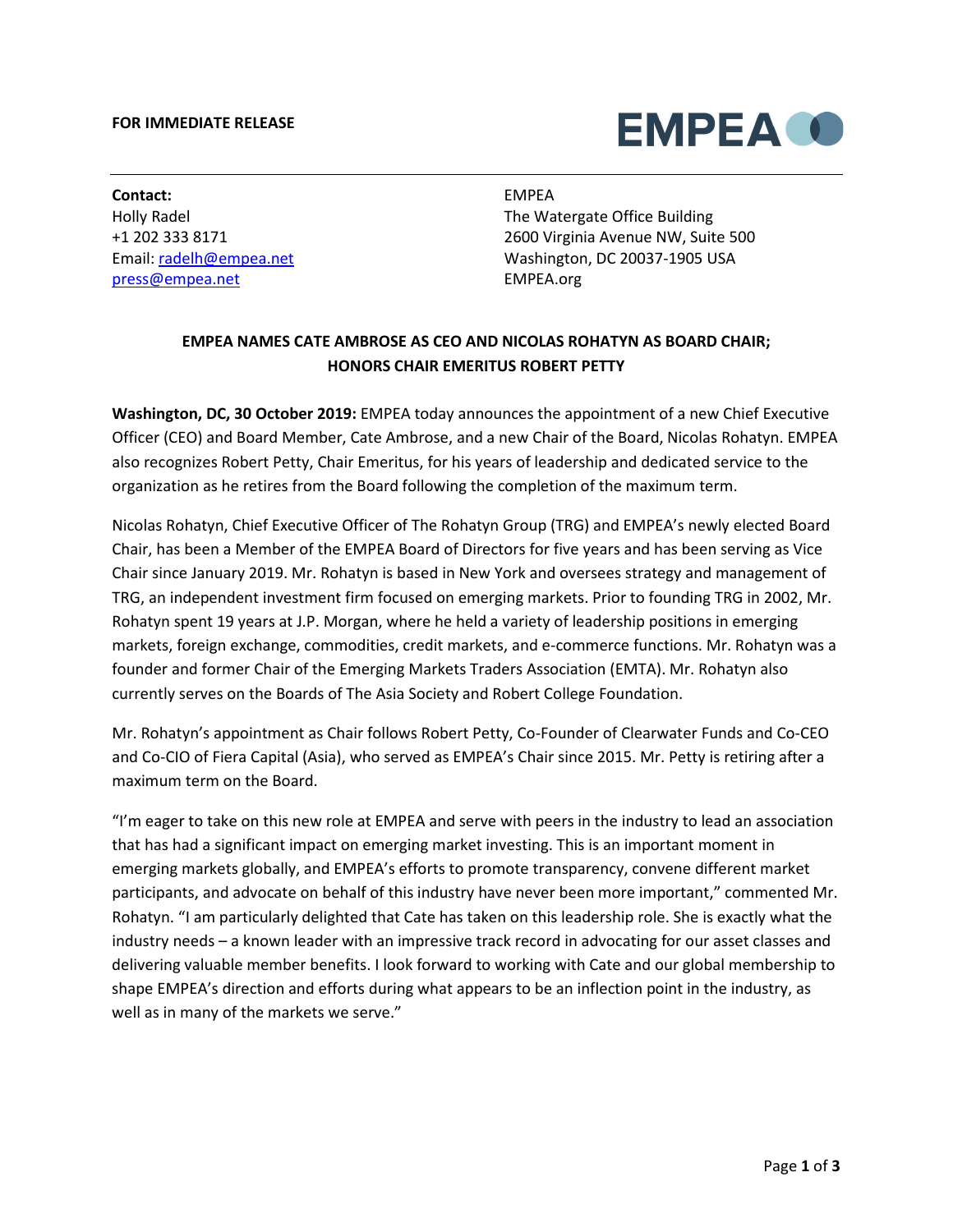Mr. Rohatyn continued, "Finally, it is important to recognize, particularly during this anniversary year, the dedication of individuals who have been key to the organization in helping us serve our members and markets. Rob Petty is among these key contributors and his work over the past four years as Chair was particularly important in guiding the organization during a transition period and completing a successful CEO search, which has positioned the organization for future impact and growth. In the same vein, we will never lose sight of the special contributions made by our previous Chair, Jeff Leonard."

Ms. Ambrose previously served as President and Executive Director of the Association of Private Capital Investment in Latin America (LAVCA) before taking on the role of CEO at EMPEA. Ms. Ambrose will maintain a role on the LAVCA Advisory Board and will lead a strategic collaboration between the two organizations. During her tenure leading LAVCA, she built a diverse community of over 200 private capital investors active in Latin America, including global and local fund managers, family offices, sovereign wealth funds, corporate investors, and international pension plans.

Prior to joining LAVCA, Ms. Ambrose was Chief of Advocacy for the Commission on Legal Empowerment of the Poor, a United Nations initiative where she spearheaded the commission's work on business regulation and property rights in Africa, Middle East, Asia, and Latin America. Ms. Ambrose was also previously the Executive Director of Programs for The Economist Group. Cate speaks and writes regularly on a range of topics related to public policy and private investment in Latin America. She is a commentator on CNN En Español, Bloomberg, and Fox Business and a guest lecturer at The Wharton School. Cate holds an MPA in International Economic Policy from Columbia University and received her BA in Latin American studies from St. Lawrence University and the University of Madrid. She is also a member of the Board of Directors of Indian startup Masala Baby and a Board Member for Girls Write Now, a non-profit that mentors underserved young women in New York City.

Ms. Ambrose remarked, "Private capital investment represents an extraordinary resource to drive change in global economies. Both fund managers and institutional investors are putting greater emphasis than ever before on sustainability and governance as critical to the future of the industry, making this a particularly exciting time to lead EMPEA. We also have much to gain from Nick's experience in emerging markets and his leadership at EMPEA and fellow associations in our industry. I look forward to working with him, the Board, and the dynamic EMPEA team to build on the success of the last 15 years and launch new and important initiatives."

###

## **About EMPEA**

EMPEA is the global industry association for private capital in emerging markets. An independent, nonprofit organization, the association brings together 300+ firms—including institutional investors, fund managers, and industry advisors—who manage more than USD5 trillion in assets across 130 countries. EMPEA members share the organization's belief that private capital can deliver attractive long-term investment returns and promote the sustainable growth of companies and economies. EMPEA supports